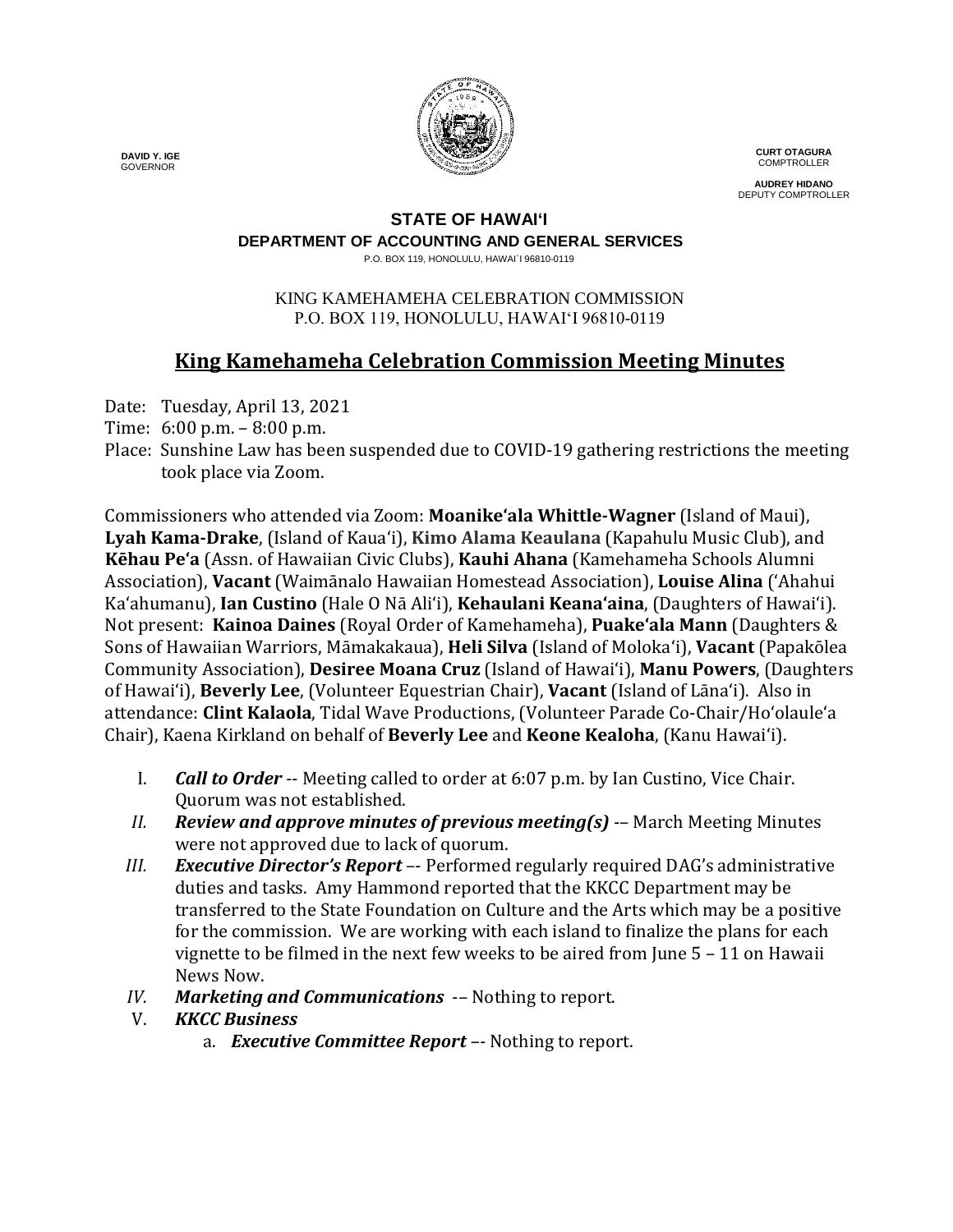- b. *Financial Update* (Keone Kealoha, Kanu Hawai`i) –- Amy reported on behalf of Keone that there were no transactions this month, therefore, the current balance remains the same at \$13,890.58.
	- i. *Fundraising Committee* (Ian Custino) -– Nothing to report. Our longterm strategy is still in the air

### *VI. Commissioner reports/updates non-island specific representatives*

- a. Royal Order of Kamehameha (Kainoa Daines) –- Nothing to report.
- b. 'Ahahui Ka'ahumanu (Louise Alina) –- Nothing to report.
- c. Hale O Nā Ali'i (Ian Custino) -- Nothing to report.
- d. Daughters & Sons of Hawaiian Warriors, Māmakakaua (Puake'ala Mann) –- Nothing to report.
- e. Daughters of Hawai'i (Kehaulani Keana'aina) –- Kehaulani expressed how supportive everyone is for the vignettes and would love to provide either of the Palaces as potential filming locations.
- f. Association of Hawaiian Civic Clubs (Kēhau Pe'a) –- Kēhau shared that there is an upcoming AHCC Board meeting this coming Saturday. She noted that she shared with the AHCC that the KKCC events would be virtual and in vignette format rather than in the normal format this year.
- g. Kamehameha Schools Alumni Association (Kauhi Ahana) –- Nothing to report. The Lei Ali`i – CNHA, OHA, Native Hawaiian Chamber, DHH, KKCC intention is to string a lei to create sustainable funding and human resources to support these events from year to year. Looking to create continual engagement around these events. Package the events as a marketing vehicle for the visitor industry and kama`aina. They hosted a forum presented the Assocation will not be supporting the OHA Trustees at this point. He will provide additional information if it is available.
- h. Kapahulu Music Club (Kimo Alama Keaulana) -- Nothing to report.<br>i. Waimānalo Hawaiian Homestead Association (Vacant) -- Nothing t
- i. Waimānalo Hawaiian Homestead Association (Vacant) -- Nothing to report.<br>i. Papakōlea Community Association (Vacant) -- Nothing to report.
- Papakōlea Community Association (Vacant) –- Nothing to report.
- VII. *Hawai'i Island Report* (Desiree Moana Cruz) –- Kehaulani Keana'aina reported that Desiree Moana Cruz and Manu Powers have been in discussions and the parade committee meets each month in Kona. She noted that they would be doing a Pā'ū Workshop this year. Parade committee in Kona is still going strong and we plan to feature both statues for the vignette.
- VIII. *Maui Report* (Moanikeʻala Whittle-Wagner) –- Moanike'ala reported on March 27 there was a horse pattern workshop which the Princess and Pages attended: some were wrapped for the first time. The horse pattern was introduced and everything went well. This past Sunday all Page and Pricesses, Pā'ū Marshal and Queen practiced the pattern for filming. At this time, the 5/2/21 filming is not open to the public but the venue has been designated by the Mayor with established social distancing and are awaiting to see if there may be approval for public to attend. The Maui video will be released on June 19. The virtual parade will be like the Macy's Thanksgiving Day Parade with commentary. The current plan is for Kimo to travel to Maui to wrap. We need to get a decision if this travel can be reimbursed.
	- IX. *Kaua'i Report (*Lyah Kama-Drake) *–-* The Kaua`i Museum will be doing a portrait lei draping presentation on June 11 and have a new Pā'ū exhibit to run the month of